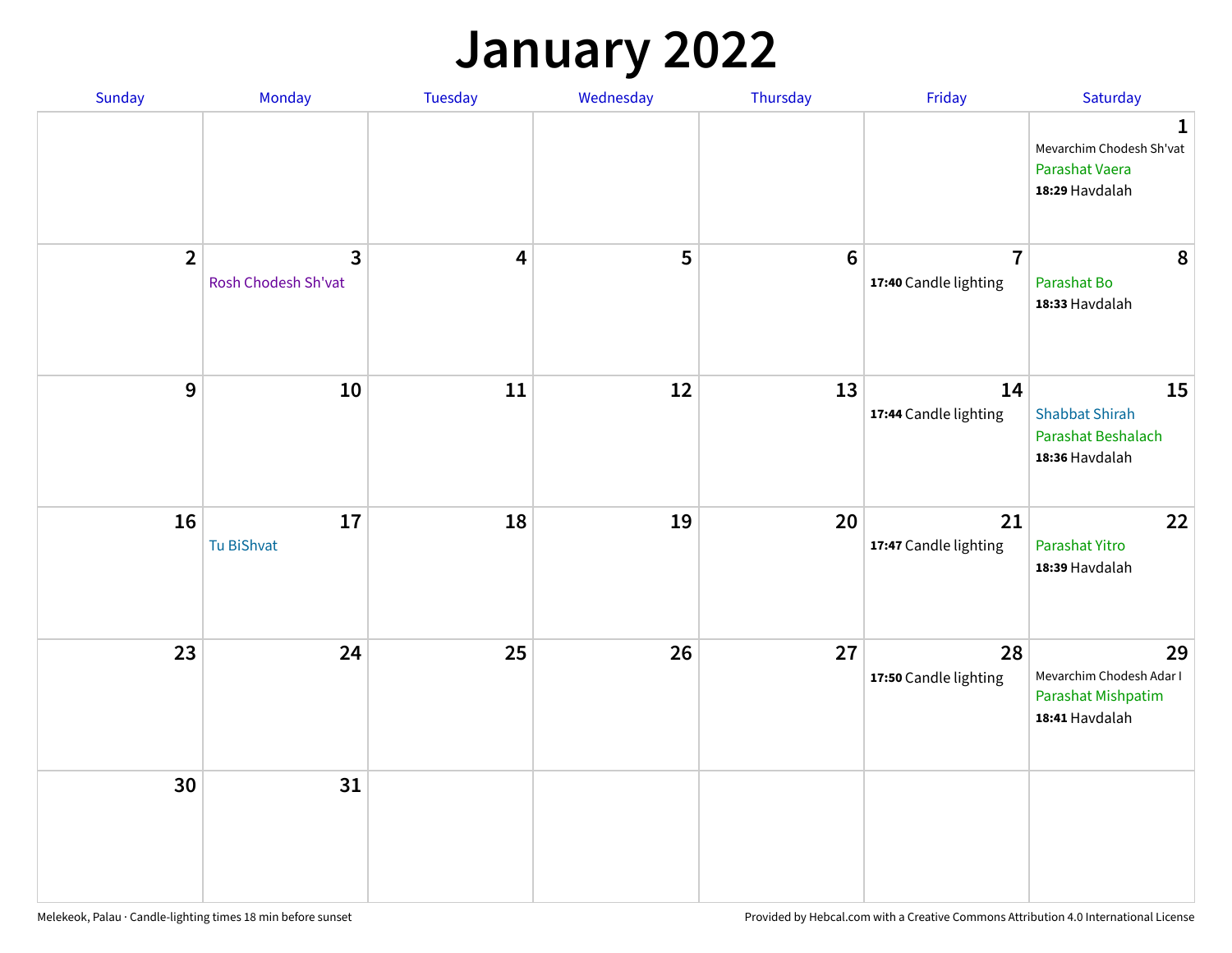# **February 2022**

| Sunday           | Monday         | Tuesday                             | Wednesday                             | Thursday     | Friday                                  | Saturday                                                                                          |
|------------------|----------------|-------------------------------------|---------------------------------------|--------------|-----------------------------------------|---------------------------------------------------------------------------------------------------|
|                  |                | $\mathbf{1}$<br>Rosh Chodesh Adar I | $\overline{2}$<br>Rosh Chodesh Adar I | $\mathbf{3}$ | $\overline{4}$<br>17:52 Candle lighting | $5\phantom{.0}$<br>Parashat Terumah<br>18:43 Havdalah                                             |
| $\boldsymbol{6}$ | $\overline{7}$ | 8                                   | $\boldsymbol{9}$                      | 10           | 11<br>17:53 Candle lighting             | 12<br>Parashat Tetzaveh<br>18:44 Havdalah                                                         |
| 13               | 14             | 15<br><b>Purim Katan</b>            | 16                                    | 17           | 18<br>17:54 Candle lighting             | 19<br>Parashat Ki Tisa<br>18:44 Havdalah                                                          |
| 20               | 21             | 22                                  | 23                                    | 24           | 25<br>17:55 Candle lighting             | 26<br><b>Shabbat Shekalim</b><br>Mevarchim Chodesh Adar II<br>Parashat Vayakhel<br>18:44 Havdalah |
| 27               | 28             |                                     |                                       |              |                                         |                                                                                                   |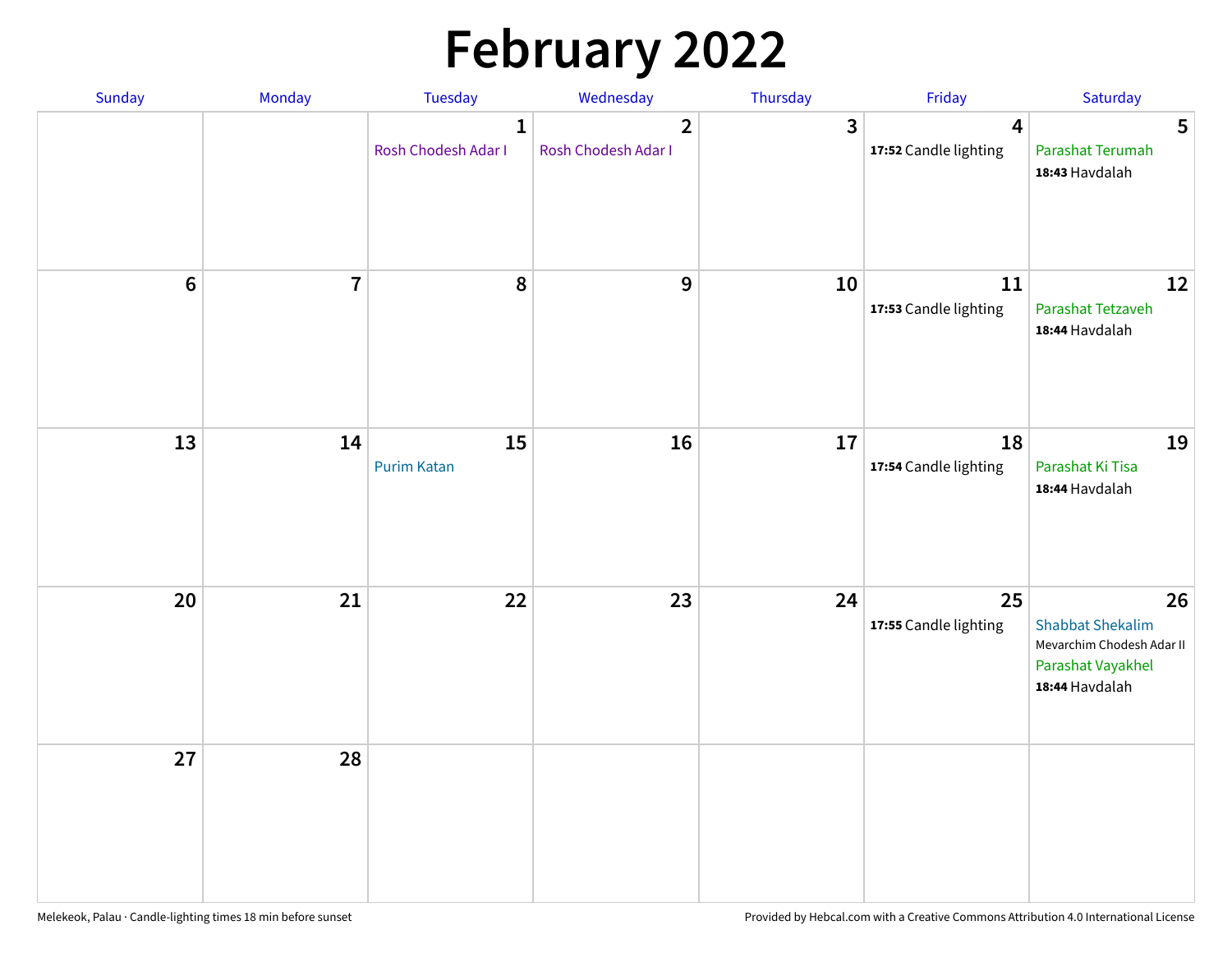## **March 2022**

| Sunday | Monday         | <b>Tuesday</b> | Wednesday                                                                         | Thursday                  | Friday                                                                   | Saturday                                                                                   |
|--------|----------------|----------------|-----------------------------------------------------------------------------------|---------------------------|--------------------------------------------------------------------------|--------------------------------------------------------------------------------------------|
|        |                | $\mathbf{1}$   | $\overline{2}$                                                                    | 3<br>Rosh Chodesh Adar II | $\overline{\mathbf{4}}$<br>Rosh Chodesh Adar II<br>17:55 Candle lighting | 5<br>Parashat Pekudei<br>18:44 Havdalah                                                    |
| $6\,$  | $\overline{7}$ | 8              | 9                                                                                 | 10                        | 11<br>17:54 Candle lighting                                              | 12<br><b>Shabbat Zachor</b><br>Parashat Vayikra<br>18:44 Havdalah                          |
| 13     | 14             | 15             | 16<br>05:07 Fast begins<br>Ta'anit Esther<br>18:38 Fast ends<br><b>Erev Purim</b> | 17<br>Purim               | 18<br><b>Shushan Purim</b><br>17:54 Candle lighting                      | 19<br>Parashat Tzav<br>18:43 Havdalah                                                      |
| 20     | 21             | 22             | 23                                                                                | 24                        | 25<br>17:53 Candle lighting                                              | 26<br><b>Shabbat Parah</b><br>Mevarchim Chodesh Nisan<br>Parashat Shmini<br>18:43 Havdalah |
| 27     | 28             | 29             | 30                                                                                | 31                        |                                                                          |                                                                                            |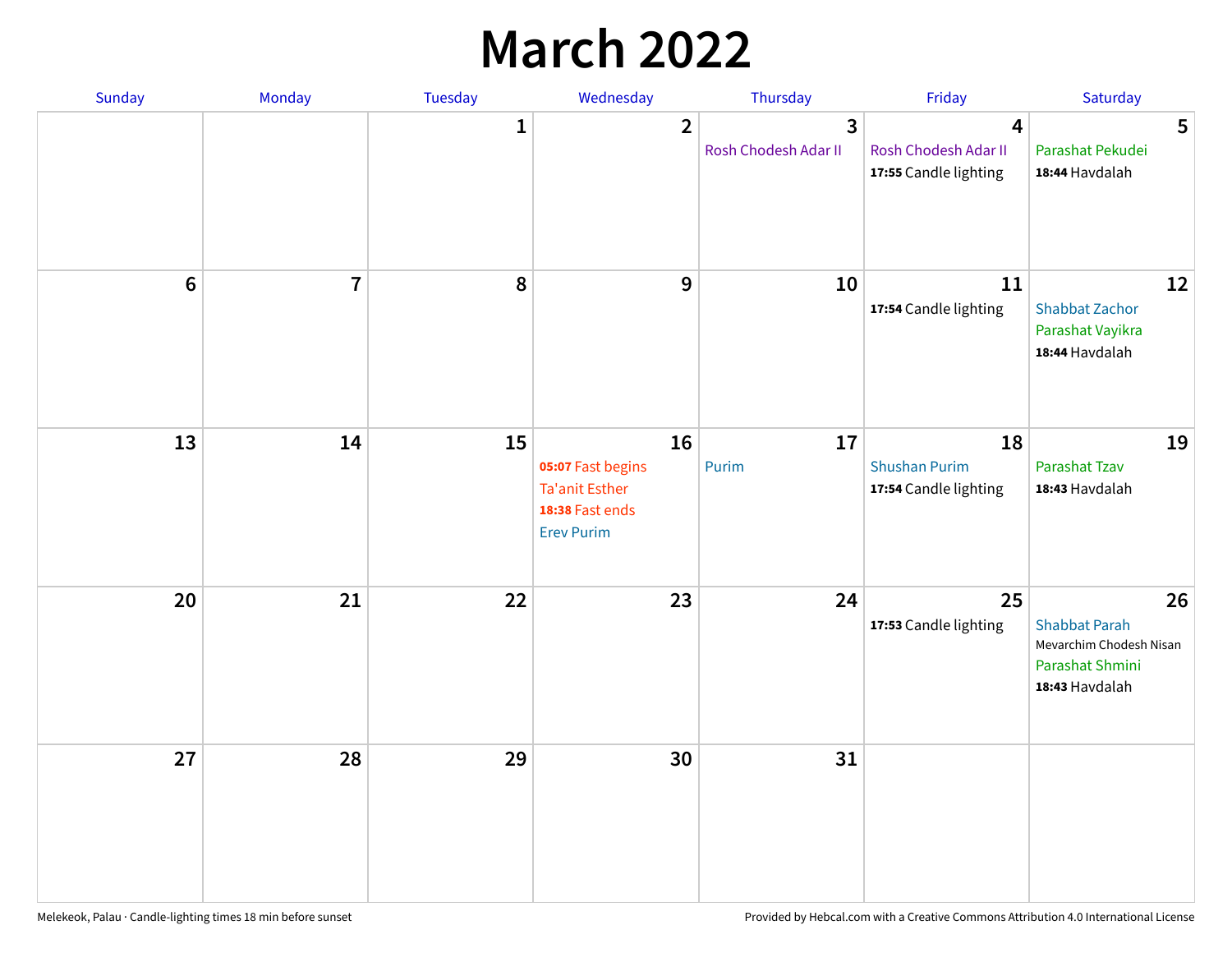## **April 2022**

| <b>Sunday</b>                            | Monday                  | Tuesday                | Wednesday             | Thursday                                        | Friday                                                                                            | Saturday                                                                                                            |
|------------------------------------------|-------------------------|------------------------|-----------------------|-------------------------------------------------|---------------------------------------------------------------------------------------------------|---------------------------------------------------------------------------------------------------------------------|
|                                          |                         |                        |                       |                                                 | 1<br>17:53 Candle lighting                                                                        | $\overline{2}$<br><b>Shabbat HaChodesh</b><br><b>Rosh Chodesh Nisan</b><br><b>Parashat Tazria</b><br>18:42 Havdalah |
| 3                                        | 4                       | 5                      | $6\phantom{1}$        | $\overline{7}$                                  | 8<br>17:52 Candle lighting                                                                        | 9<br><b>Shabbat HaGadol</b><br>Parashat Metzora<br>18:42 Havdalah                                                   |
| 10                                       | 11<br>Yom HaAliyah      | 12                     | 13                    | 14                                              | 15<br>04:51 Fast begins<br><b>Ta'anit Bechorot</b><br><b>Erev Pesach</b><br>17:52 Candle lighting | 16<br>Pesach I<br>18:42 Candle lighting                                                                             |
| 17<br><b>Pesach II</b><br>18:42 Havdalah | 18<br>Pesach III (CH"M) | 19<br>Pesach IV (CH"M) | 20<br>Pesach V (CH"M) | 21<br>Pesach VI (CH"M)<br>17:52 Candle lighting | 22<br><b>Pesach VII</b><br>17:52 Candle lighting                                                  | 23<br><b>Pesach VIII</b><br>18:42 Havdalah                                                                          |
| 24                                       | 25                      | 26                     | 27                    | 28<br>Yom HaShoah                               | 29<br>17:52 Candle lighting                                                                       | 30<br>Mevarchim Chodesh Iyyar<br>Parashat Achrei Mot<br>18:42 Havdalah                                              |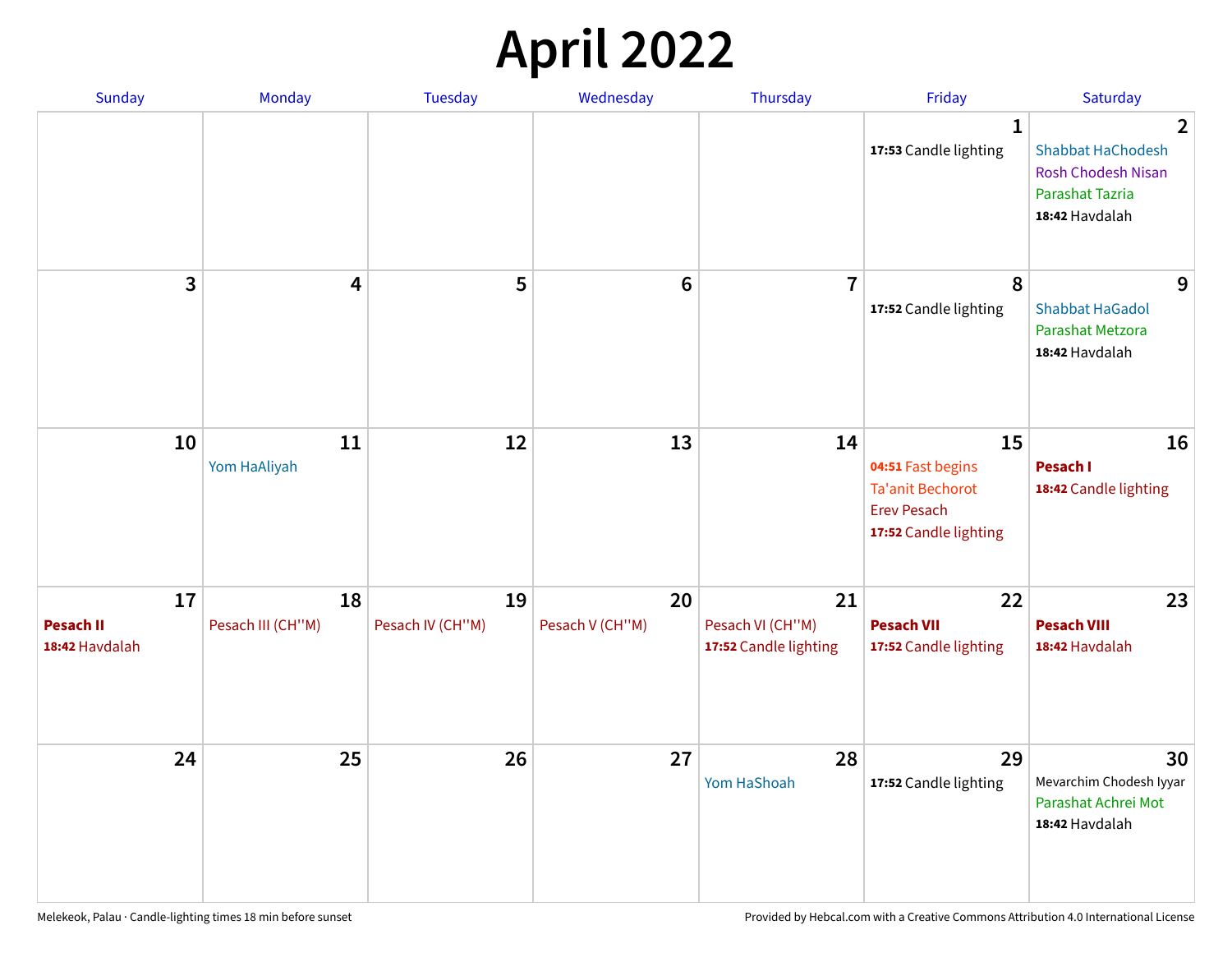## **May 2022**

| Sunday                             | Monday                               | Tuesday                         | Wednesday          | Thursday            | Friday                                   | Saturday                                                               |
|------------------------------------|--------------------------------------|---------------------------------|--------------------|---------------------|------------------------------------------|------------------------------------------------------------------------|
| $\mathbf{1}$<br>Rosh Chodesh Iyyar | $\overline{2}$<br>Rosh Chodesh Iyyar | 3                               | 4<br>Yom HaZikaron | 5<br>Yom HaAtzma'ut | $6\phantom{1}6$<br>17:52 Candle lighting | $\overline{7}$<br>Parashat Kedoshim<br>18:43 Havdalah                  |
| $\pmb{8}$                          | $\mathbf{9}$                         | 10                              | 11                 | 12                  | 13<br>17:53 Candle lighting              | 14<br><b>Parashat Emor</b><br>18:44 Havdalah                           |
| 15<br>Pesach Sheni                 | 16                                   | 17                              | 18                 | 19<br>Lag BaOmer    | 20<br>17:54 Candle lighting              | 21<br>Parashat Behar<br>18:46 Havdalah                                 |
| 22                                 | 23                                   | 24                              | 25                 | 26                  | 27<br>17:56 Candle lighting              | 28<br>Mevarchim Chodesh Sivan<br>Parashat Bechukotai<br>18:48 Havdalah |
| 29<br>Yom Yerushalayim             | 30                                   | 31<br><b>Rosh Chodesh Sivan</b> |                    |                     |                                          |                                                                        |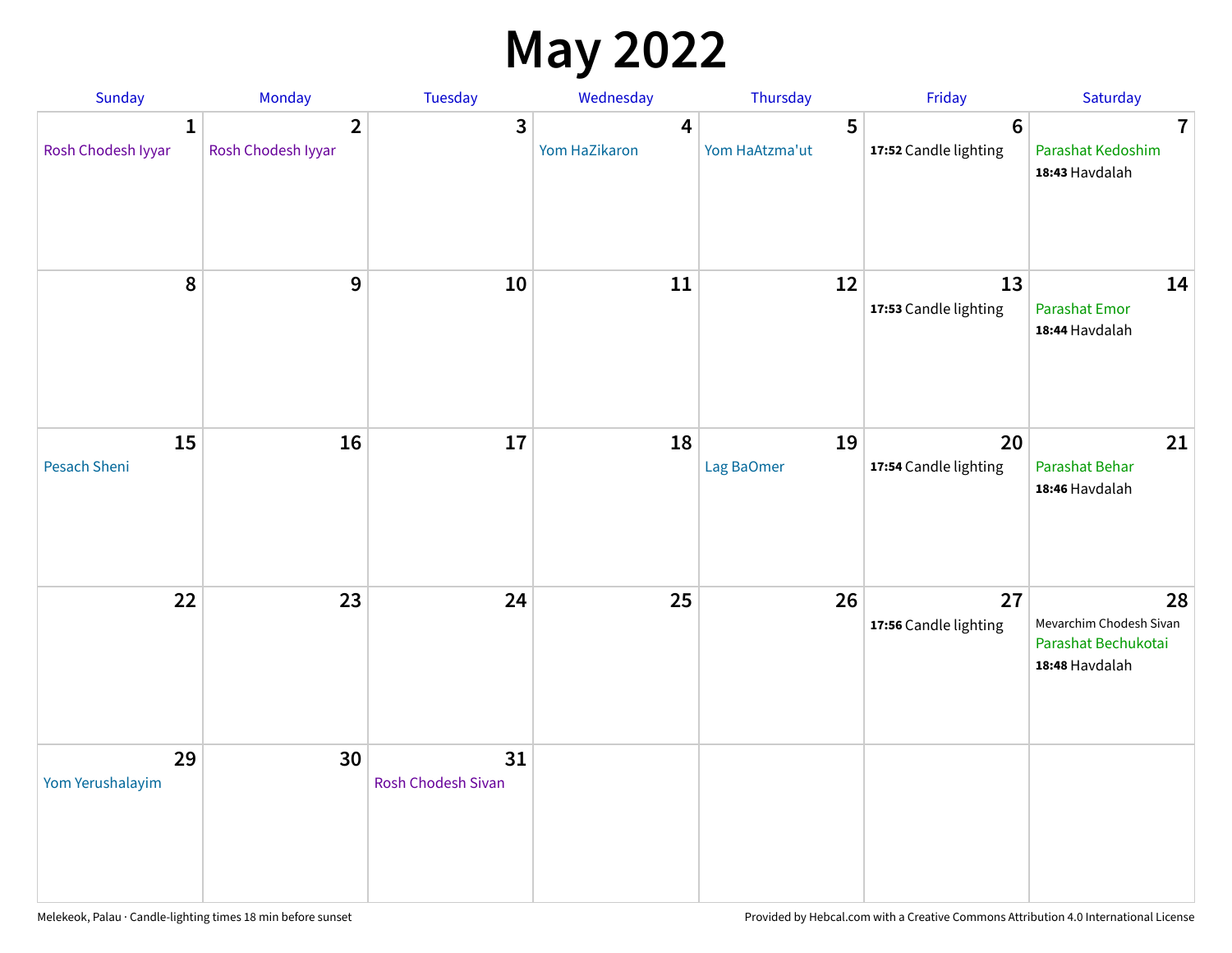#### **June 2022**

| Sunday                                         | Monday                                                | Tuesday        | Wednesday                | Thursday                        | Friday                      | Saturday                                                               |
|------------------------------------------------|-------------------------------------------------------|----------------|--------------------------|---------------------------------|-----------------------------|------------------------------------------------------------------------|
|                                                |                                                       |                | 1                        | $\overline{2}$                  | 3<br>17:57 Candle lighting  | 4<br><b>Erev Shavuot</b><br>Parashat Bamidbar<br>18:50 Candle lighting |
| 5<br><b>Shavuot I</b><br>18:50 Candle lighting | $6\phantom{1}$<br><b>Shavuot II</b><br>18:50 Havdalah | $\overline{7}$ | 8                        | 9                               | 10<br>17:59 Candle lighting | 11<br>Parashat Nasso<br>18:52 Havdalah                                 |
| 12                                             | 13                                                    | 14             | 15                       | 16                              | 17<br>18:01 Candle lighting | 18<br>Parashat Beha'alotcha<br>18:53 Havdalah                          |
| 19                                             | 20                                                    | 21             | 22                       | 23                              | 24<br>18:02 Candle lighting | 25<br>Mevarchim Chodesh Tamuz<br>Parashat Sh'lach<br>18:55 Havdalah    |
| 26                                             | 27                                                    | 28             | 29<br>Rosh Chodesh Tamuz | 30<br><b>Rosh Chodesh Tamuz</b> |                             |                                                                        |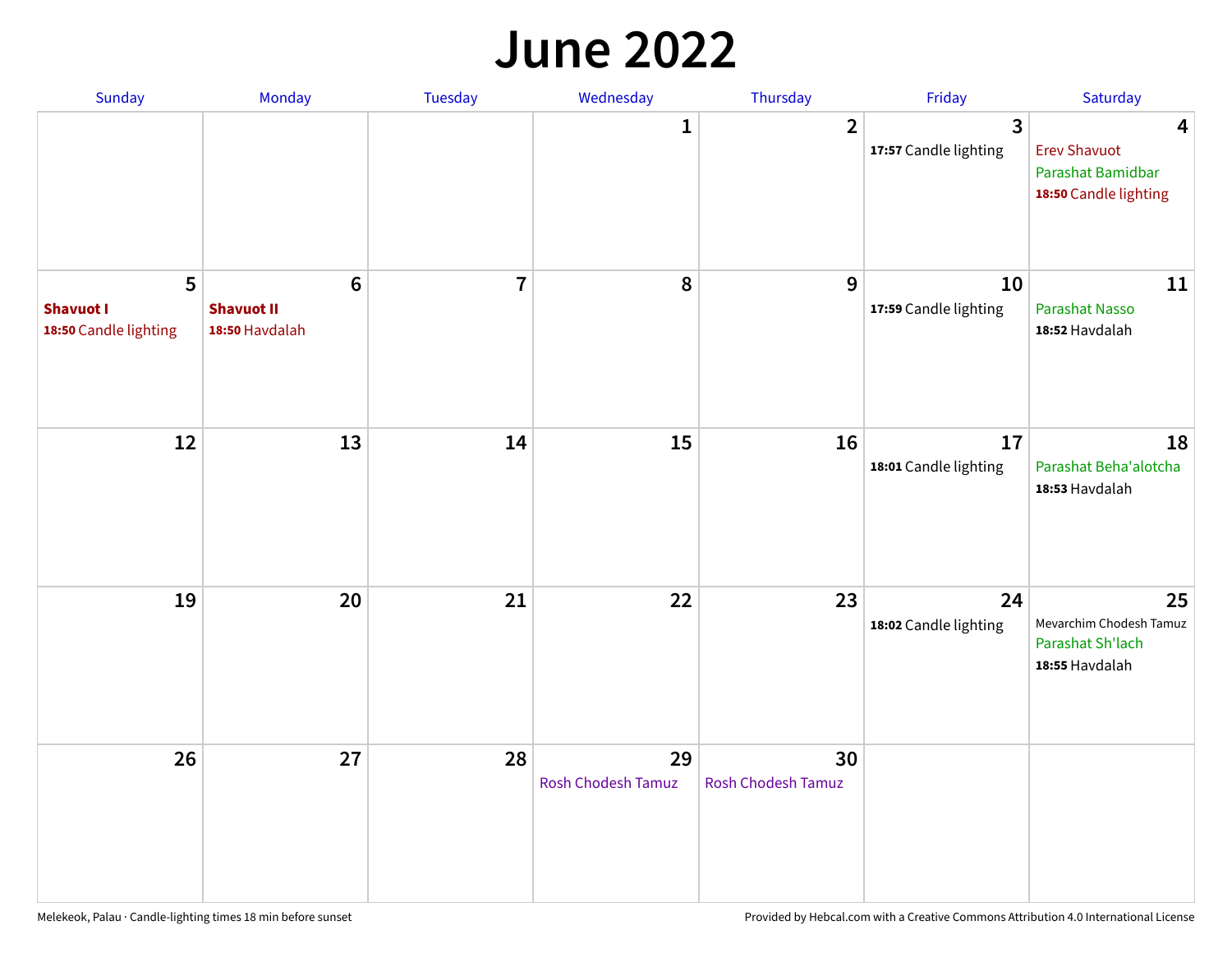## **July 2022**

| Sunday                                                           | Monday     | Tuesday | Wednesday | Thursday       | Friday                                                | Saturday                                                                |
|------------------------------------------------------------------|------------|---------|-----------|----------------|-------------------------------------------------------|-------------------------------------------------------------------------|
|                                                                  |            |         |           |                | $\mathbf{1}$<br>18:03 Candle lighting                 | $\overline{2}$<br>Parashat Korach<br>18:56 Havdalah                     |
| $\overline{\mathbf{3}}$                                          | 4          | 5       | $\bf 6$   | $\overline{7}$ | 8<br>18:04 Candle lighting                            | 9<br><b>Parashat Chukat</b><br>18:56 Havdalah                           |
| 10                                                               | ${\bf 11}$ | 12      | 13        | 14             | 15<br>18:05 Candle lighting                           | 16<br><b>Parashat Balak</b><br>18:56 Havdalah                           |
| 17<br>04:46 Fast begins<br><b>Tzom Tammuz</b><br>18:50 Fast ends | 18         | 19      | 20        | 21             | 22<br>18:04 Candle lighting                           | 23<br>Mevarchim Chodesh Av<br><b>Parashat Pinchas</b><br>18:56 Havdalah |
| 24                                                               | 25         | 26      | 27        | 28             | 29<br><b>Rosh Chodesh Av</b><br>18:03 Candle lighting | 30<br>Parashat Matot-Masei<br>18:54 Havdalah                            |
| 31                                                               |            |         |           |                |                                                       |                                                                         |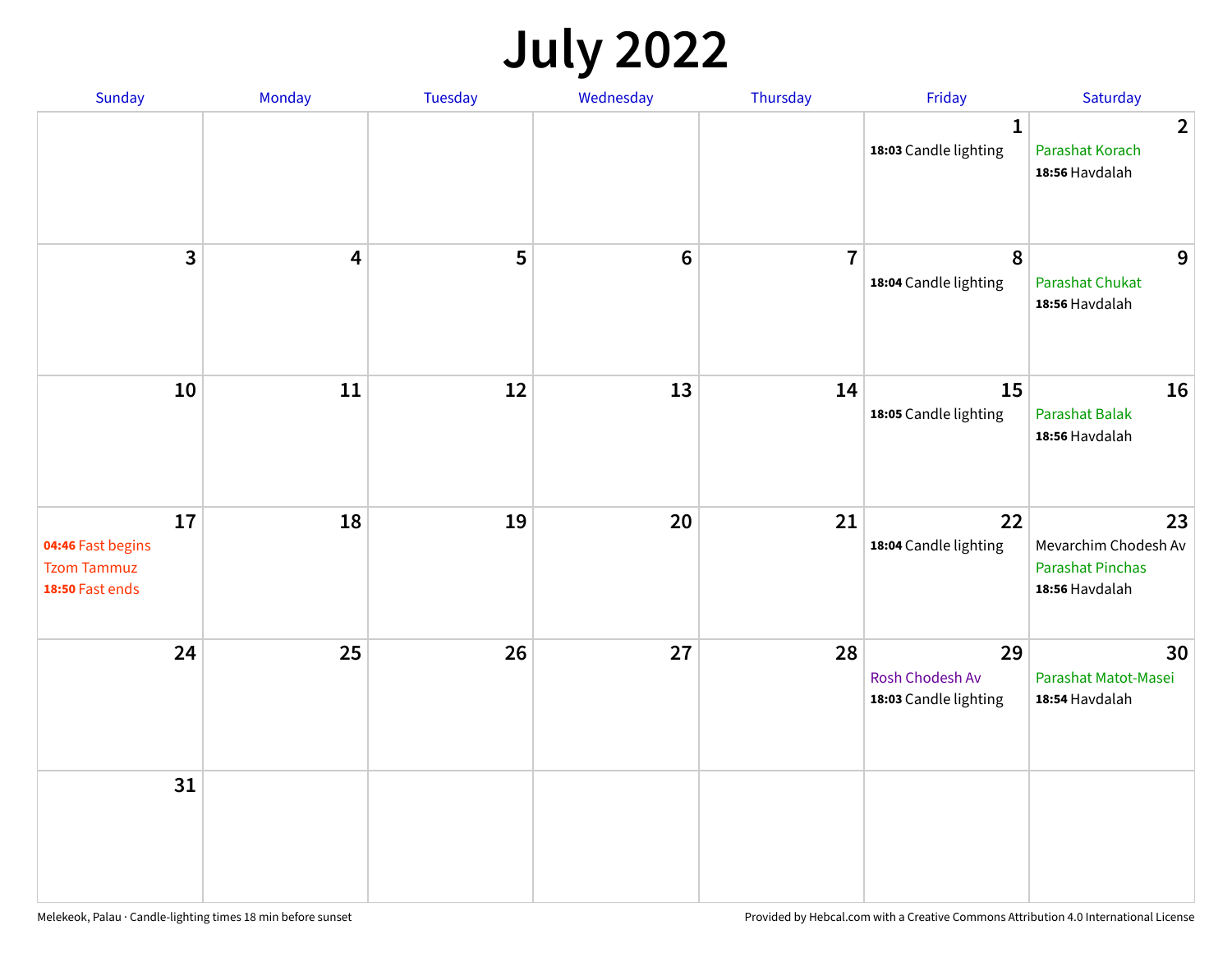## **August 2022**

| Sunday                                                      | Monday       | Tuesday                 | Wednesday | Thursday | Friday                                 | Saturday                                                                                                                       |
|-------------------------------------------------------------|--------------|-------------------------|-----------|----------|----------------------------------------|--------------------------------------------------------------------------------------------------------------------------------|
|                                                             | $\mathbf{1}$ | $\overline{\mathbf{2}}$ | 3         | 4        | 5<br>18:02 Candle lighting             | $6\phantom{1}6$<br><b>Shabbat Chazon</b><br>18:20 Fast begins<br>Erev Tish'a B'Av<br><b>Parashat Devarim</b><br>18:52 Havdalah |
| $\overline{7}$<br>Tish'a B'Av (observed)<br>18:46 Fast ends | 8            | 9                       | 10        | 11       | 12<br>Tu B'Av<br>18:00 Candle lighting | 13<br><b>Shabbat Nachamu</b><br>Parashat Vaetchanan<br>18:50 Havdalah                                                          |
| 14                                                          | 15           | 16                      | 17        | 18       | 19<br>17:57 Candle lighting            | 20<br>Mevarchim Chodesh Elul<br><b>Parashat Eikev</b><br>18:47 Havdalah                                                        |
| 21                                                          | 22           | 23                      | 24        | 25       | 26<br>17:54 Candle lighting            | 27<br><b>Rosh Chodesh Elul</b><br>Parashat Re'eh<br>18:43 Havdalah                                                             |
| 28<br>Rosh Hashana LaBehemot<br>Rosh Chodesh Elul           | 29           | 30                      | 31        |          |                                        |                                                                                                                                |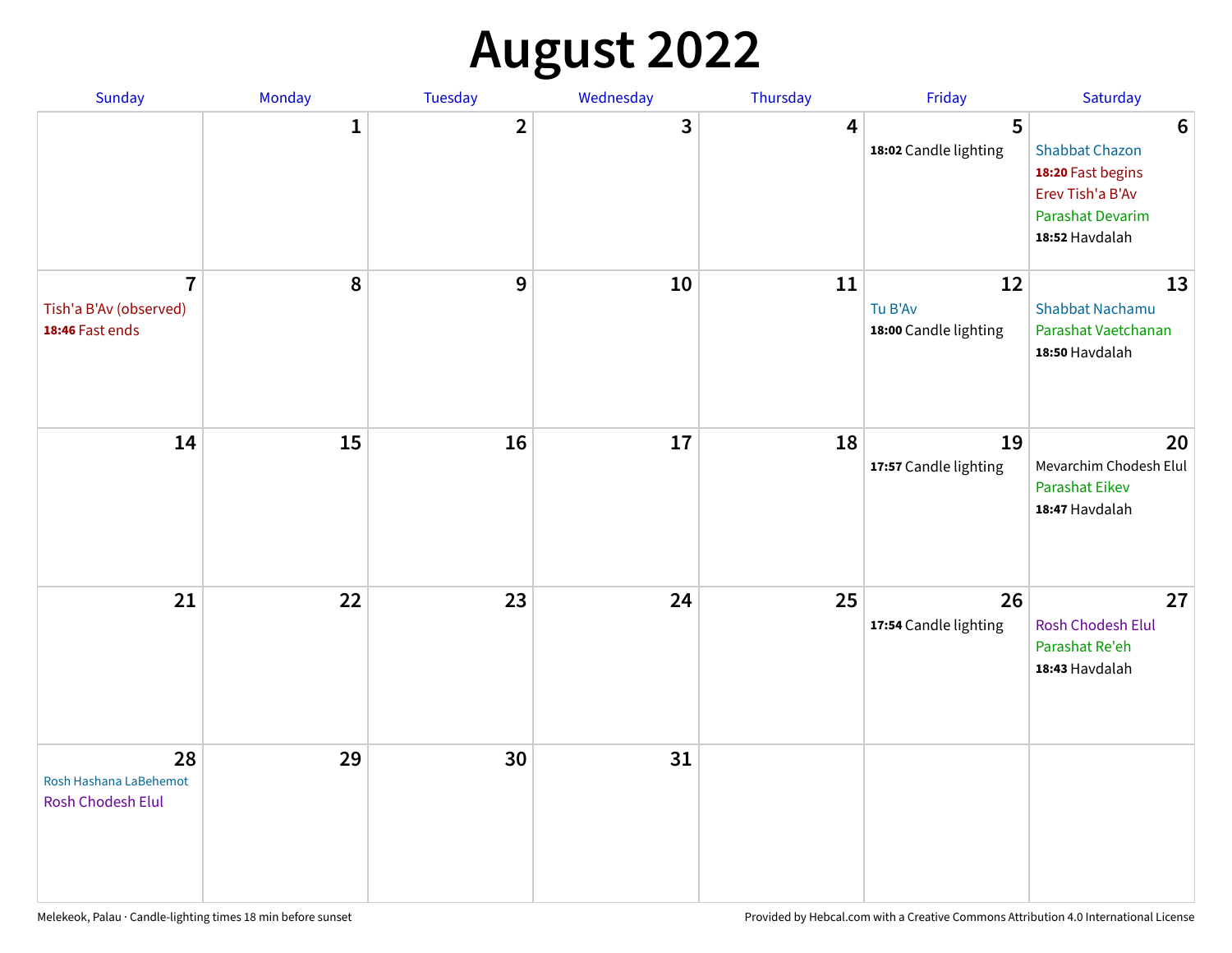## **September 2022**

| Sunday                                           | Monday                                           | Tuesday                                        | Wednesday                                                          | Thursday     | Friday                                  | Saturday                                                  |
|--------------------------------------------------|--------------------------------------------------|------------------------------------------------|--------------------------------------------------------------------|--------------|-----------------------------------------|-----------------------------------------------------------|
|                                                  |                                                  |                                                |                                                                    | $\mathbf{1}$ | $\overline{2}$<br>17:50 Candle lighting | 3<br><b>Parashat Shoftim</b><br>18:40 Havdalah            |
| $\overline{\mathbf{4}}$                          | 5                                                | $6\phantom{1}6$                                | $\overline{7}$                                                     | 8            | 9<br>17:47 Candle lighting              | 10<br>Parashat Ki Teitzei<br>18:36 Havdalah               |
| $11\,$                                           | 12                                               | 13                                             | 14                                                                 | 15           | 16<br>17:43 Candle lighting             | 17<br>Leil Selichot<br>Parashat Ki Tavo<br>18:32 Havdalah |
| 18                                               | 19                                               | 20                                             | 21                                                                 | 22           | 23<br>17:39 Candle lighting             | 24<br>Parashat Nitzavim<br>18:28 Havdalah                 |
| 25<br>Erev Rosh Hashana<br>17:38 Candle lighting | 26<br>Rosh Hashana 5783<br>18:27 Candle lighting | 27<br><b>Rosh Hashana II</b><br>18:26 Havdalah | 28<br>04:49 Fast begins<br><b>Tzom Gedaliah</b><br>18:20 Fast ends | 29           | 30<br>17:35 Candle lighting             |                                                           |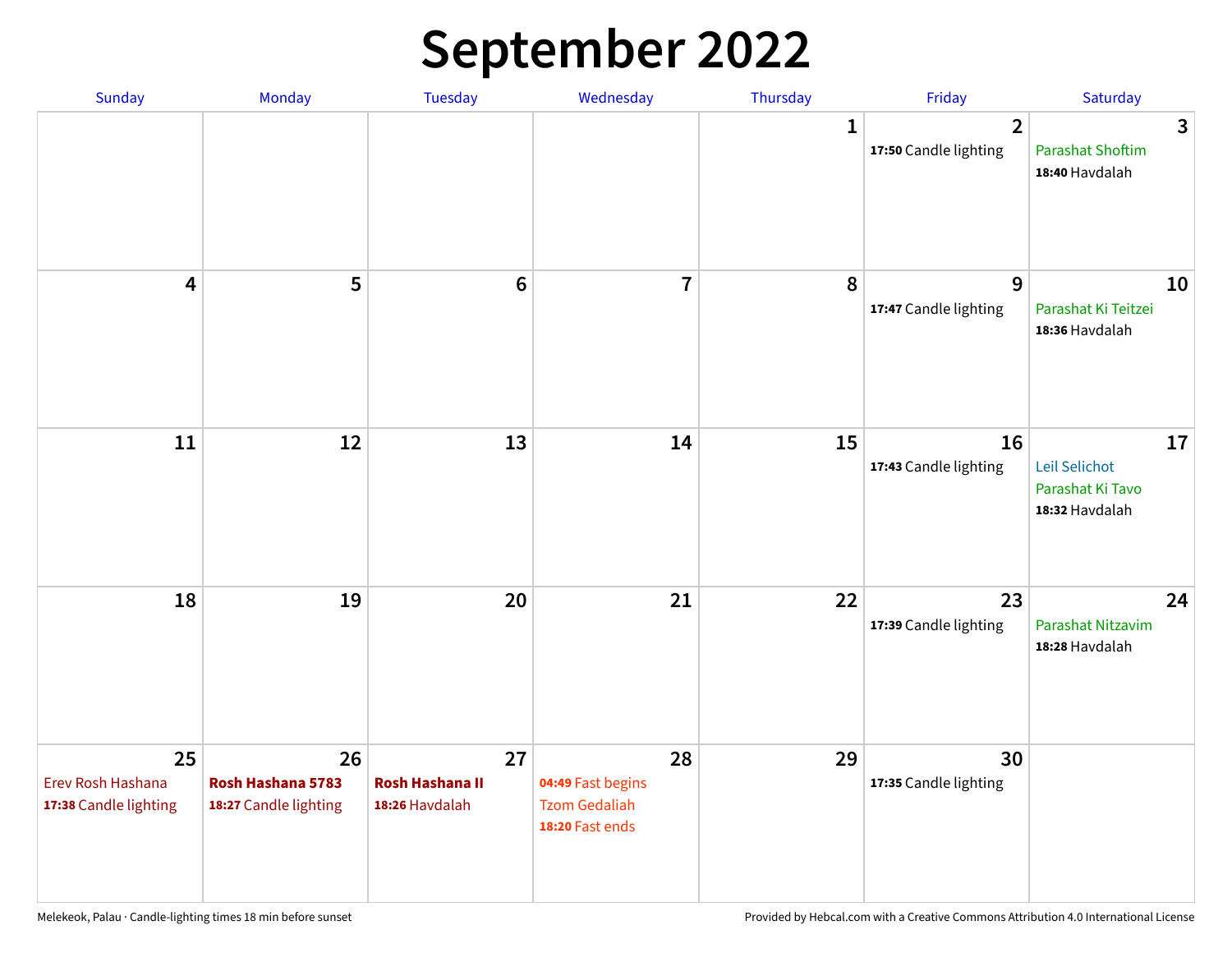## **October 2022**

| Sunday                                                   | Monday                                               | <b>Tuesday</b>                                                    | Wednesday                                | Thursday               | Friday                                         | Saturday                                                                |
|----------------------------------------------------------|------------------------------------------------------|-------------------------------------------------------------------|------------------------------------------|------------------------|------------------------------------------------|-------------------------------------------------------------------------|
|                                                          |                                                      |                                                                   |                                          |                        |                                                | 1<br><b>Shabbat Shuva</b><br>Parashat Vayeilech<br>18:24 Havdalah       |
| $\overline{2}$                                           | $\overline{\mathbf{3}}$                              | $\overline{4}$<br><b>Erev Yom Kippur</b><br>17:33 Candle lighting | 5<br><b>Yom Kippur</b><br>18:22 Havdalah | 6                      | $\overline{7}$<br>17:31 Candle lighting        | 8<br>Parashat Ha'Azinu<br>18:20 Havdalah                                |
| 9<br><b>Erev Sukkot</b><br>17:30 Candle lighting         | 10<br><b>Sukkot I</b><br>18:19 Candle lighting       | 11<br><b>Sukkot II</b><br>18:19 Havdalah                          | 12<br>Sukkot III (CH"M)                  | 13<br>Sukkot IV (CH"M) | 14<br>Sukkot V (CH"M)<br>17:28 Candle lighting | 15<br>Sukkot VI (CH"M)<br>18:17 Havdalah                                |
| 16<br>Sukkot VII (Hoshana Raba)<br>17:27 Candle lighting | 17<br><b>Shmini Atzeret</b><br>18:17 Candle lighting | 18<br><b>Simchat Torah</b><br>18:16 Havdalah                      | 19                                       | 20                     | 21<br>17:25 Candle lighting                    | 22<br>Mevarchim Chodesh Cheshvan<br>Parashat Bereshit<br>18:15 Havdalah |
| 23                                                       | 24                                                   | 25<br>Rosh Chodesh Cheshvan                                       | 26<br>Rosh Chodesh Cheshvan              | 27                     | 28<br>17:23 Candle lighting                    | 29<br><b>Parashat Noach</b><br>18:13 Havdalah                           |
| 30                                                       | 31                                                   |                                                                   |                                          |                        |                                                |                                                                         |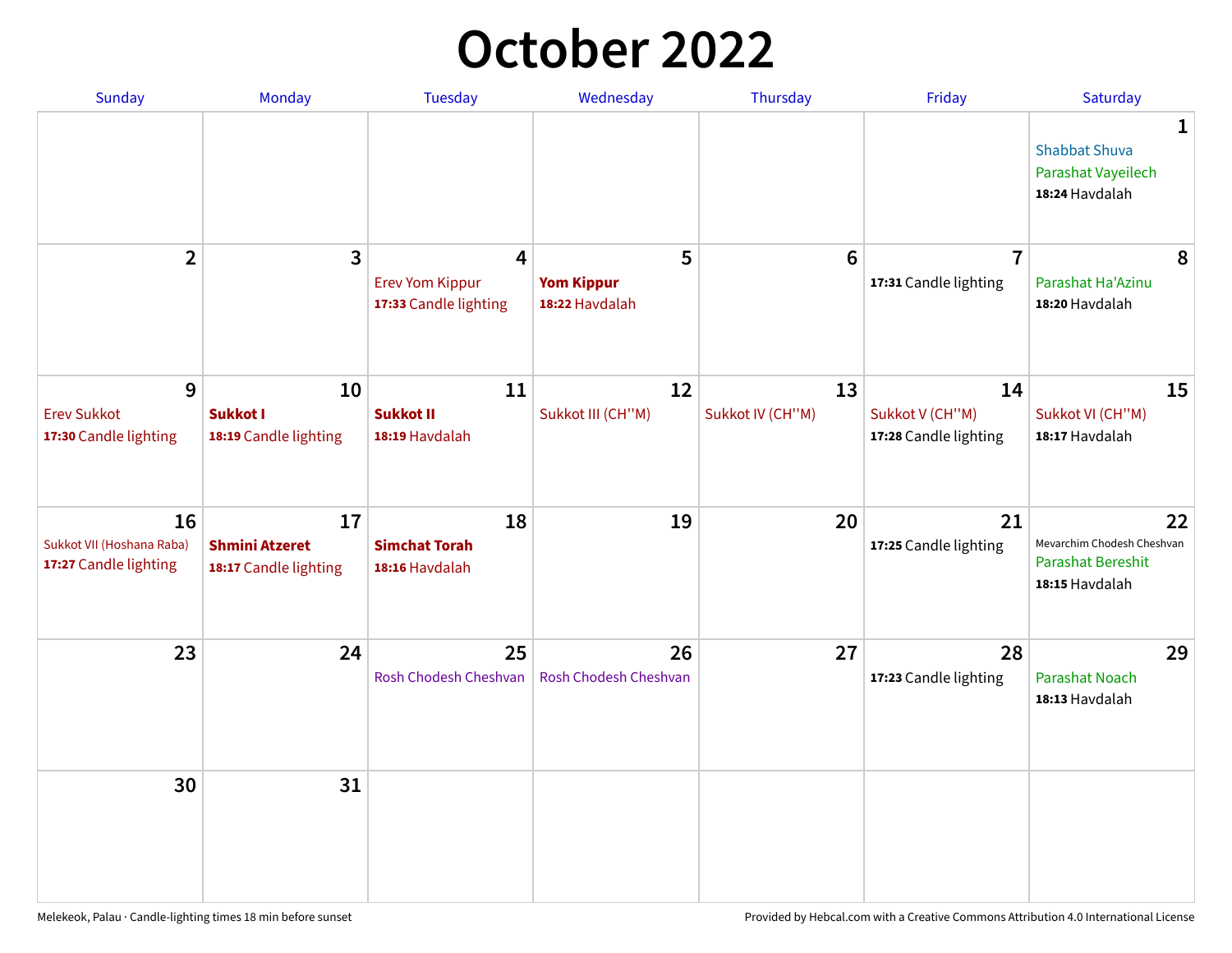#### **November 2022**

| Sunday  | Monday         | Tuesday                             | Wednesday    | Thursday                  | Friday                                             | Saturday                                                                 |
|---------|----------------|-------------------------------------|--------------|---------------------------|----------------------------------------------------|--------------------------------------------------------------------------|
|         |                | 1<br>Yom HaAliyah School Observance | $\mathbf{2}$ | 3                         | $\overline{\mathbf{4}}$<br>17:22 Candle lighting   | $5\phantom{1}$<br>Parashat Lech-Lecha<br>18:12 Havdalah                  |
| $\bf 6$ | $\overline{7}$ | 8                                   | $\mathbf 9$  | 10                        | 11<br>17:21 Candle lighting                        | 12<br>Parashat Vayera<br>18:12 Havdalah                                  |
| 13      | 14             | 15                                  | 16           | 17                        | 18<br>17:21 Candle lighting                        | 19<br>Mevarchim Chodesh Kislev<br>Parashat Chayei Sara<br>18:12 Havdalah |
| 20      | 21             | 22                                  | 23<br>Sigd   | 24<br>Rosh Chodesh Kislev | 25<br>Rosh Chodesh Kislev<br>17:22 Candle lighting | 26<br><b>Parashat Toldot</b><br>18:14 Havdalah                           |
| 27      | 28             | 29                                  | 30           |                           |                                                    |                                                                          |